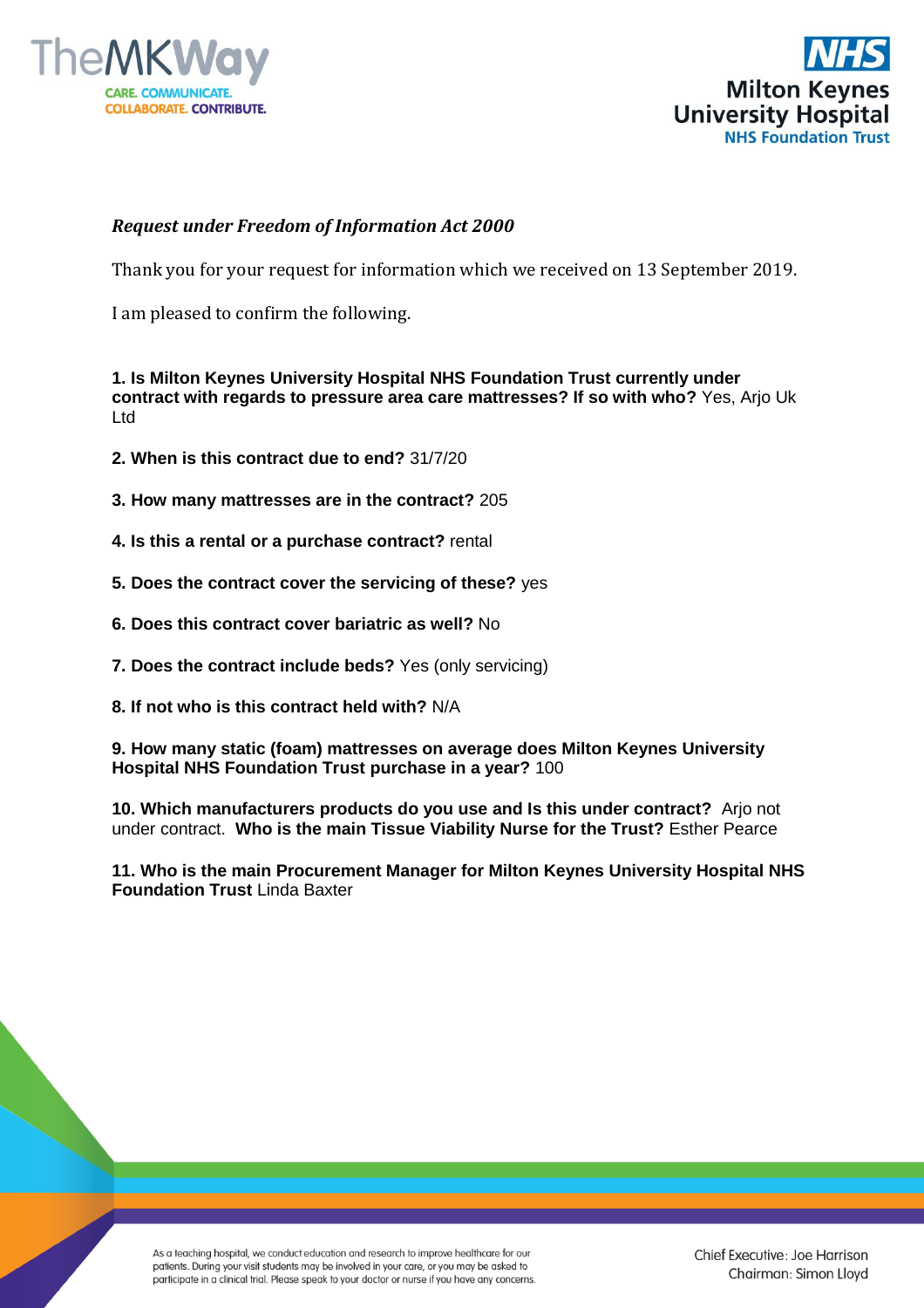



**12. Who would manage the procurement of mattresses within the trust?** Susie Birchall Clinical Procurement Nurse,

**13. Does the Trust receive any decontamination service for beds and mattresses?** Yes just mattresses

## **14. If so with who?** Arjo

You are advised that this information is provided in accordance with the Freedom of Information Act 2000 and is for your personal use. Any re-use of this information will be subject to copyright and the Re-Use of Public Sector Information Regulations (1st July 05) and authorisation from Milton Keynes Hospital NHS Foundation Trust will be required. In the event of any re-use, the information must be reproduced accurately and not used in a misleading manner.

If you are unhappy with the information received in response to this request, please address your complaint to the Patient Affairs Office at Milton Keynes Hospital NHS Foundation Trust, Standing Way, Eaglestone, Milton Keynes MK6 5LD If, after exhausting our internal process, you are still unhappy with the information received, you may write to the Information Commissioner's Office, Wycliffe House, Water Lane, Wilmslow, Cheshire SK9 5AF.

If you need any further assistance, please do not hesitate to contact us at the address above.

Yours sincerely,

Freedom Of Information Co-Ordinator For and on behalf of Milton Keynes Hospital NHS Foundation Trust

> Any re-use of this information will be subject to the 'Re-use of Public Sector Information Regulations' and best practice.

As a teaching hospital, we conduct education and research to improve healthcare for our patients. During your visit students may be involved in your care, or you may be asked to participate in a clinical trial. Please speak to your doctor or nurse if you have any concerns. Chief Executive: Joe Harrison Chairman: Simon Lloyd